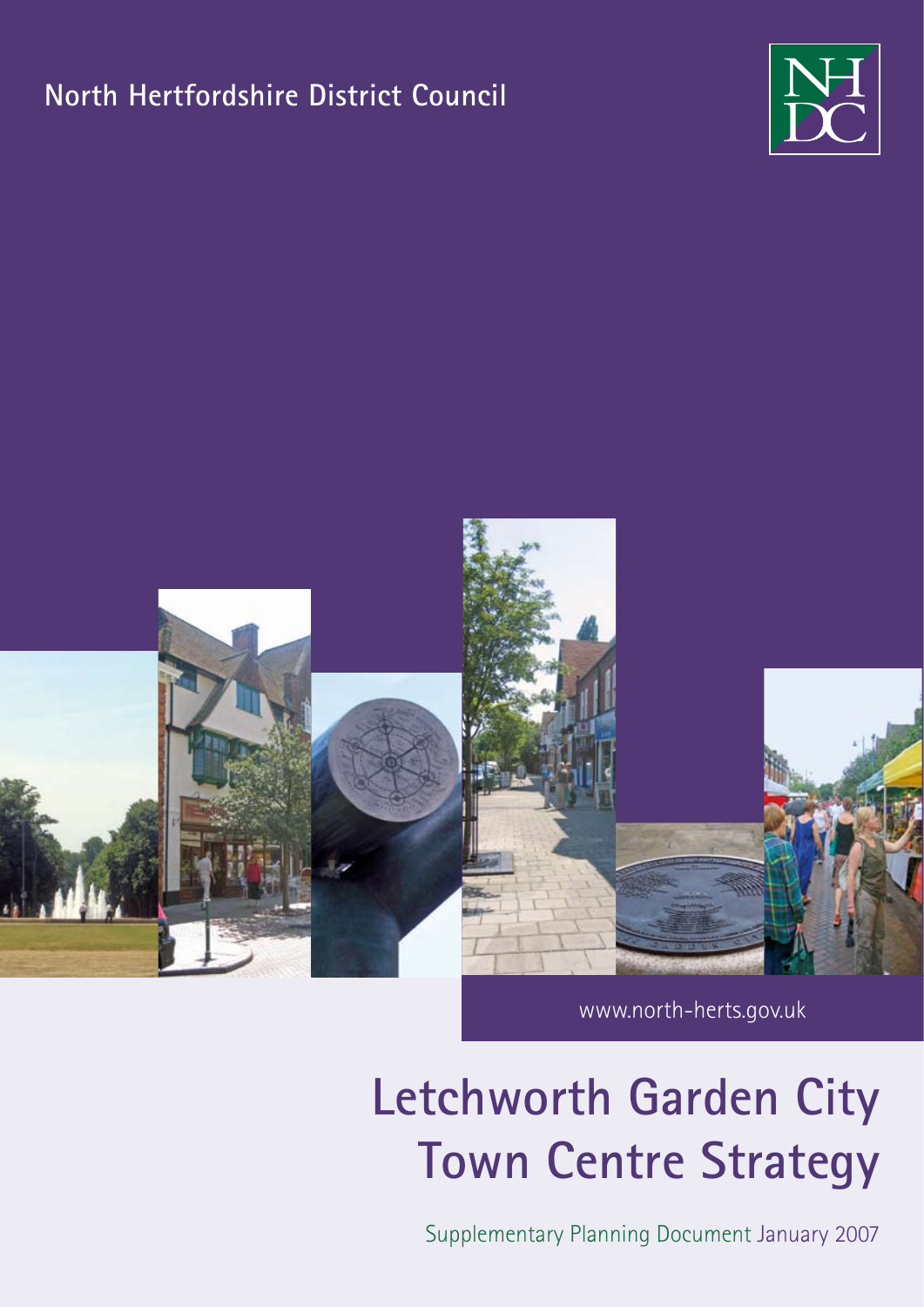Supplementary Planning Document

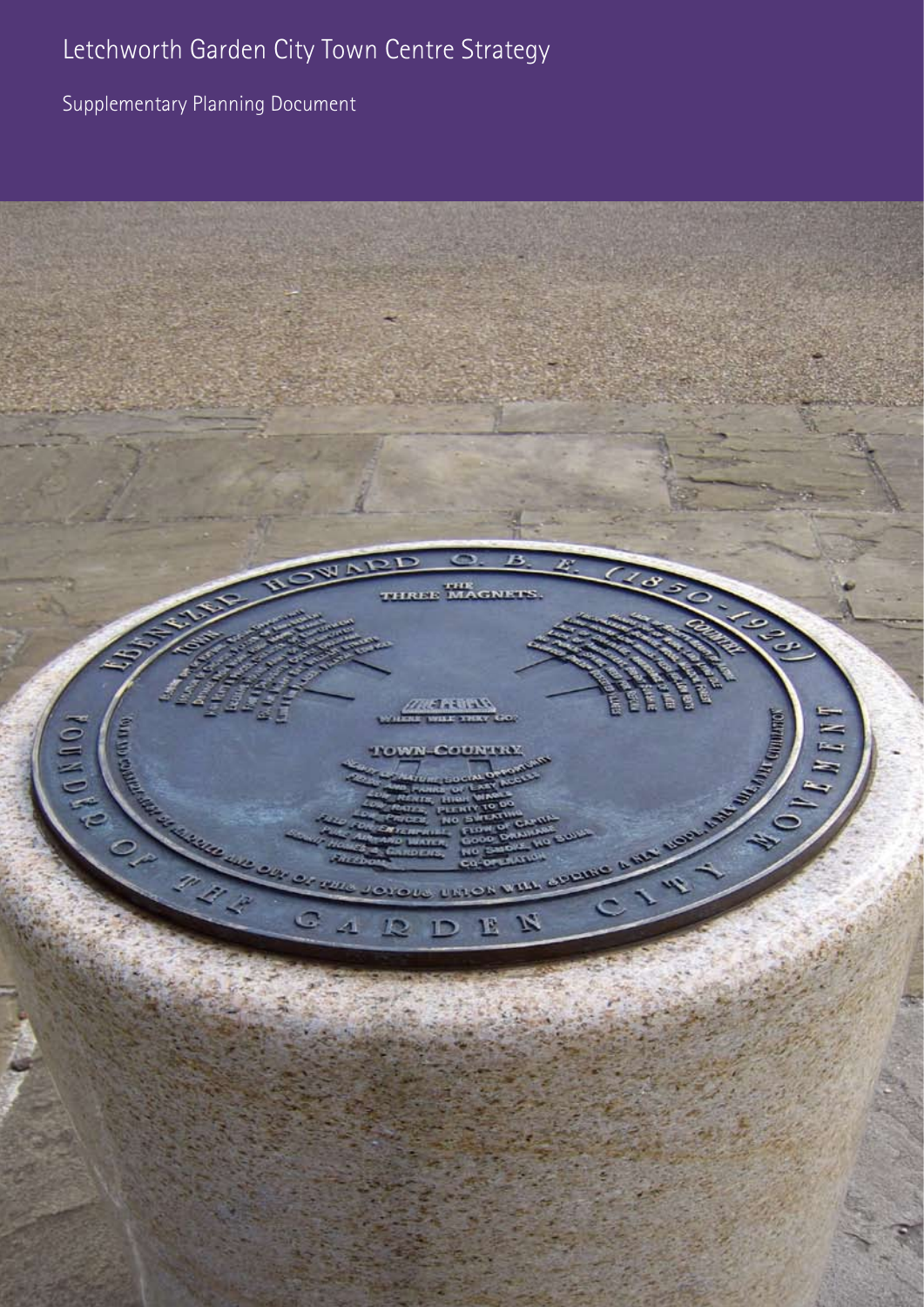# Table of Contents

|                                                                                                                                                                                                       | Page                                         |
|-------------------------------------------------------------------------------------------------------------------------------------------------------------------------------------------------------|----------------------------------------------|
| Part   Background                                                                                                                                                                                     | $\overline{4}$                               |
| Introduction<br>$\mathbf{1}$<br>$\overline{2}$<br>What is the role of the Town Centre Strategy?<br>$\overline{3}$<br>The History of the Garden City Centre<br>Vision and Objectives<br>$\overline{4}$ | $\overline{4}$<br>$6\phantom{a}$<br>12<br>17 |
| Part II Policy Guidance                                                                                                                                                                               | 19                                           |
| 5<br>The Town Centre Boundary<br>Garden City Conservation and Urban Design<br>6<br>Retail and Change of Use Development Principles<br>$\overline{7}$<br>Transport and the Public Realm<br>8           | 19<br>21<br>38<br>57                         |
| <b>Part III Opportunity Sites</b>                                                                                                                                                                     | 79                                           |
| <b>Sites</b><br>9                                                                                                                                                                                     | 79                                           |
| Part IV Delivery                                                                                                                                                                                      | 92                                           |
| 10 <sup>10</sup><br>Implementation<br>Town Centre Management and Promotion<br>11                                                                                                                      | 92<br>93                                     |
| Appendices:                                                                                                                                                                                           |                                              |
| Appendix A<br>Policy Sources and Evidence Base                                                                                                                                                        | 94                                           |
| Appendix B<br>Urban Design Appraisal                                                                                                                                                                  | 95                                           |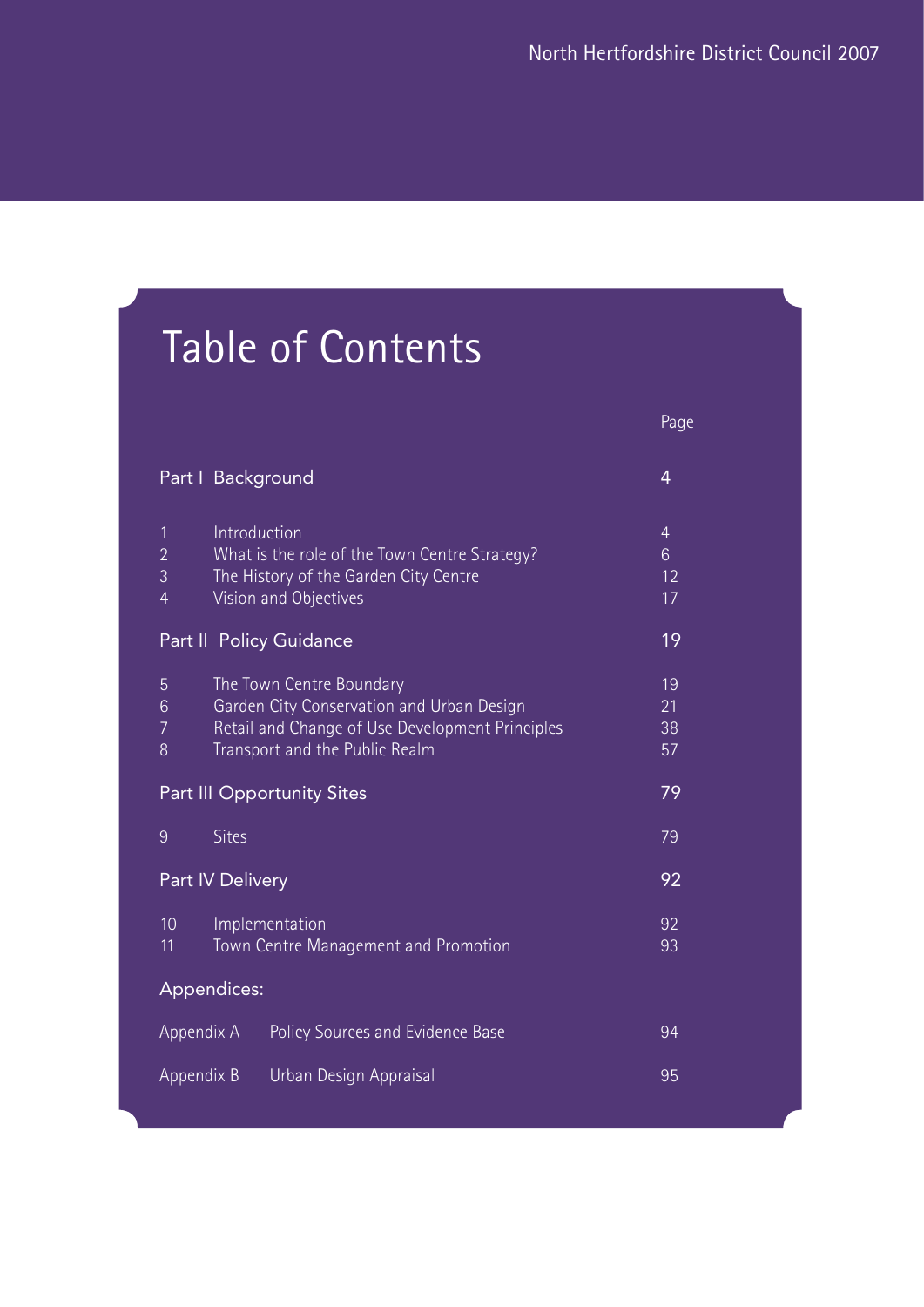Supplementary Planning Document

# Part I Background

## 1 Introduction

1.1 Letchworth is the world's first Garden City. Garden cities were a reaction against the overcrowding of cities and poverty of rural areas in the late Victorian period, with the profits from land development going towards the local public good. Letchworth town centre is the Garden City's most prominent public 'face'. In recognition of this historic importance, large parts of the town, including the whole of the town centre, are designated a conservation area.

1.2 Letchworth Garden City is the largest of four towns in North Hertfordshire, having the second largest town centre (in terms of floorspace) only after neighbouring Hitchin.

1.3 Over the years the town centre has been subject to much greater change than the other parts of the pre-1918 core of the Garden City, as the town centre has gradually developed and adjusted to changing needs and circumstances.

1.4 Today the centre primarily serves the day to day shopping and service needs of the local residents with a reasonable mix of comparison shops and a small range of national/ regional multiples. It is however facing particular challenges.

1.5 The late 1980s and early 1990s saw significant growth in out of town shopping. This had serious repercussions for many town centres as they struggled to compete. Letchworth was no exception. Sainsburys relocated to the edge of the town in 1991, significantly reducing the numbers of people using the town centre. This spurred on efforts to rejuvenate the Town Centre, particularly by the then newly formed Letchworth Garden City Heritage Foundation the successor body to the First Garden City Limited which founded the town. It undertook considerable investment in the centre with refurbishment of buildings and provision of new shops and facilities. The District Council undertook town centre enhancement works in 1993, which reduced the dominance of the car. The town centre is now more vibrant and appears more cared for, due in part to the establishment and work of the Letchworth Garden City Town Centre Partnership.

1.6 Despite these efforts the number of local residents doing their main non-food shopping outside the town centre has increased. It is widely

Page  $\overline{\mathcal{A}}$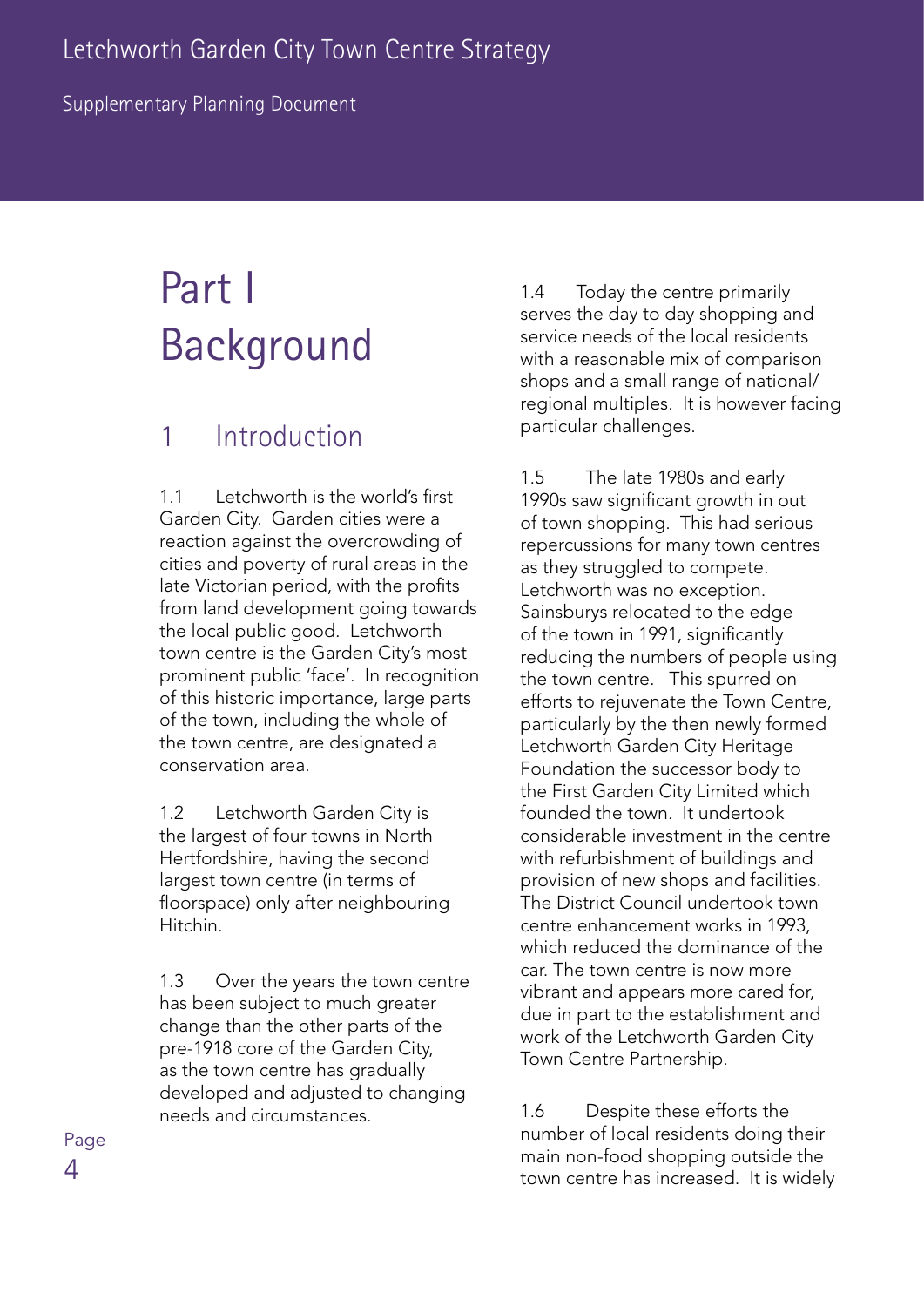perceived as not offering the range and quality of shops and services that people expect. Parts of the town centre are poor in character. It will also face increasing competition from Stevenage and Luton, once major new development there is completed. Already residents do much of their shopping elsewhere, especially for clothes and durable goods.

1.7 If Letchworth Garden City Town Centre is to rise to this challenge, regeneration efforts need to go a step further. It needs to provide the range of shops, and kind of quality environment that shoppers expect. It has a number of significant development opportunities, on sites which detract or make a neutral contribution to the character or appearance of the conservation area. The planned origins of the town means that there are relatively few landowners. In particular the freeholder for much of the centre is the Letchworth Garden City Heritage Foundation, which has consulted on early ideas for redeveloping a number of key sites and improving parts of the centre. North Hertfordshire District Council is working in close partnership with the Foundation, traders, the Letchworth Garden City Town Council, the Letchworth Garden City Town Centre Partnership, shoppers and other stakeholders, and this strategy builds on previous consultation in taking ideas forward and putting them within a proper statutory framework.

1.8 Full Council adopted this strategy on 18 January 2007 in time to be an important material consideration on planning applications on several sites. It should be noted however that this town strategy covers a period of 15 years, and so provides guidance on sites, which are not proposed to be brought forward by the Foundation or others at this stage. It is intended to be read and used as a whole and so cross references are minimised. Repetition of other strategies and policies, such as those of the Corporate Plan and the local plan, which it should be read in context with, are kept to a minimum as advised by government. The most important background strategies and documents are listed as Appendix A. The strategy will be implemented in accordance with the Council's statutory duties with regards to matters such as race relations, crime and disorder prevention and disabled access.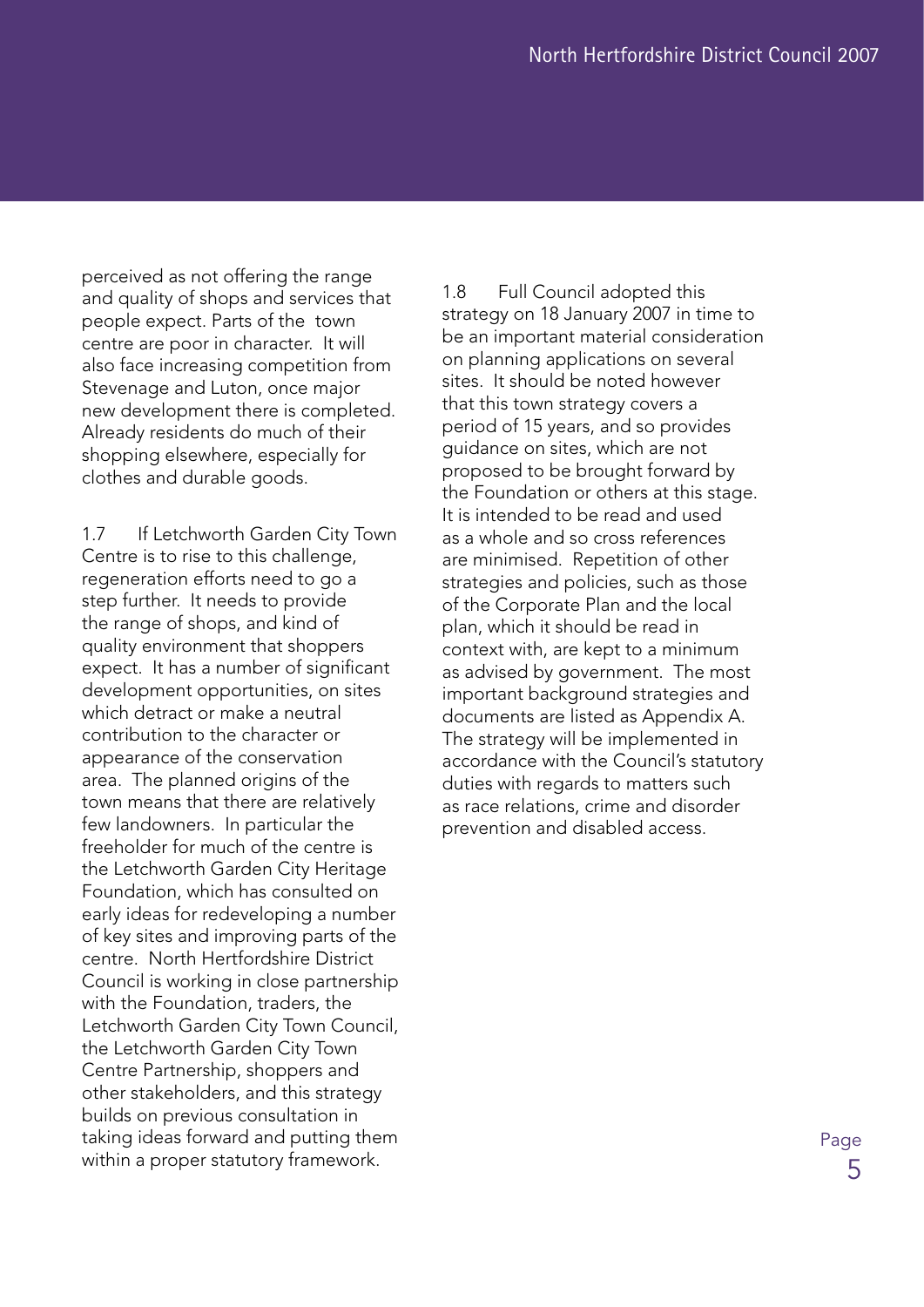Supplementary Planning Document

## 2 What is the role of the Town Centre Strategy?

2.1 North Hertfordshire District Council set down a framework for developing town centre strategies in 2001. Their scope is wider than that of land use planning and covers all those aspects of policy guidance with a spatial dimension relevant to town centres, including economic, environmental and social well being and matters such as community safety, community facilities, traffic management, marketing and delivery. This will be the third such strategy prepared, and the first under the umbrella of the reformed statutory development planning system as a 'supplementary planning document' (SPD). This has required some changes in the structure and format of the document.

2.2 The strategy comprises: a vision and aims for the town centre, a series of objectives whereby progress can be monitored, and a planning strategy for the centre including opportunity sites. The strategy sets down, in terms of broad principles and examples of how these can be met, the approach towards conservation management and urban design in the centre, as well as broad proposals for improving the public realm, and managing and improving transport. It is not a fixed blueprint but a guide to action, part of a continuing process of town centre and conservation area management.

It is informed by and will inform other strategies and approaches including those by other agencies. In particular this strategy should be seen as contributing to the District's vision and proposals in its Community Strategy and Letchworth Area Visioning Action Plan.

### The Wider Context – Key Documents

The North Hertfordshire Corporate Plan – sets out the district's vision of 'Making North Hertfordshire a vibrant place to live, work and prosper' and the Council's mission 'To work collaboratively with its partners and communities to achieve the vision'. Its six strategic objectives are:

- Sustainable Communities; •
- Safer Communities; •
- Healthier Communities; •
- Equal Communities; •
- Prosperous Communities; and •
- Satisfied Communities. •

The adopted Local Plan defines the town centre and sets down policies for retail development.

Strategic Plans - This is currently the Hertfordshire Structure Plan. In due course (when finalised) this will have its statutory role replaced by the East of England Plan. Both plans focus development on towns and town centres. The draft East of England Plan (with proposed modifications) encourages strategies for individual town centres within local development documents.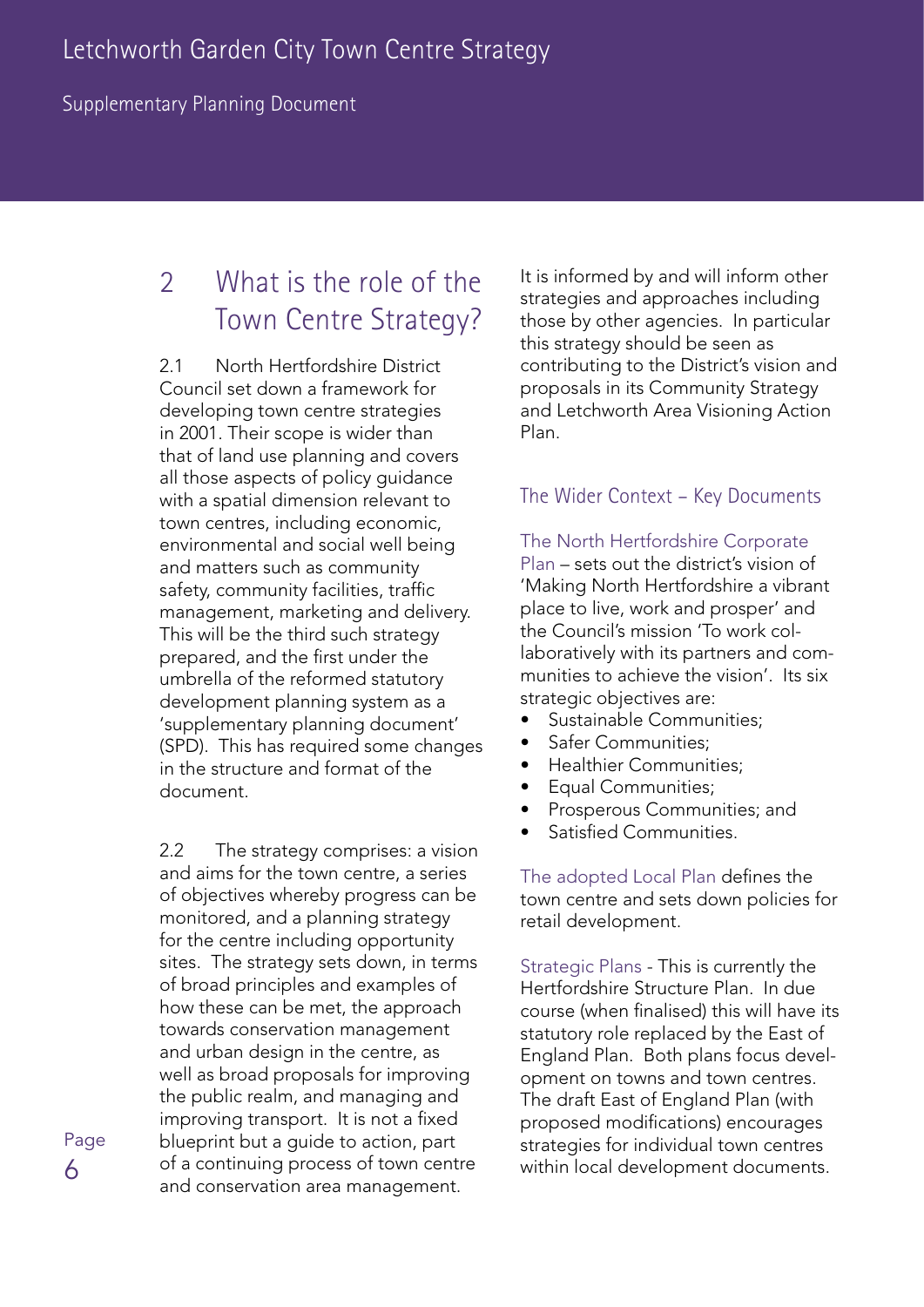National Policy is contained in legislation, ministerial statements and planning policy guidance notes/statements (PPGs/PPS's). Sustainable development and community strategies are key priorities. The Government is committed to creating sustainable communities by assessing the impacts and interrelationships of three main areas of human activity - the Environment, society and the economy.

#### Planning Policy Statement 1 (PPS1)

– Delivering Sustainable Development – specifies that planning authorities should promote sustainable economic development by:

- Recognising that economic development can deliver environmental and social benefits; •
- Recognising the wider benefits of economic development and considering these alongside local impacts;
- Ensuring that sustainable locations are available for developments;
- Providing for improved productivity choice and competition;
- Recognising that all local communities are subject to change;
- Actively promoting good quality development;
- Ensuring the provision of sufficient, good quality homes;
- Ensuring that infrastructure and services are provided; •
- Ensuring that plans take account of regional strategies; and •
- Identifying opportunities for future investment. •

Herts County Council (HCC) are in the process of preparing a sustainability guide for the County (see Appendix A) and once published in March 2007 will assist planning authorities in meeting the Government's principles for sustainable development. This Strategy through its spatial vision, aims and policy guidance contributes to fulfilling the aims of sustainable development as set out in PPS1. The Strategy has also been subjected to a formal sustainability appraisal and strategic environmental assessment (SA/SEA), the report of which is available separately.

Planning Policy Statement 6 (PPS6)

– Planning for Town Centres – which requires local planning authorities to promote the vitality and viability of existing town centres by planning for their growth and development; through promotion and enhancement, by focusing development in such centres and encouraging a wide range of services in a good environment, accessible to all. Where possible sufficient land must be allocated in town centres to meet changing retail needs.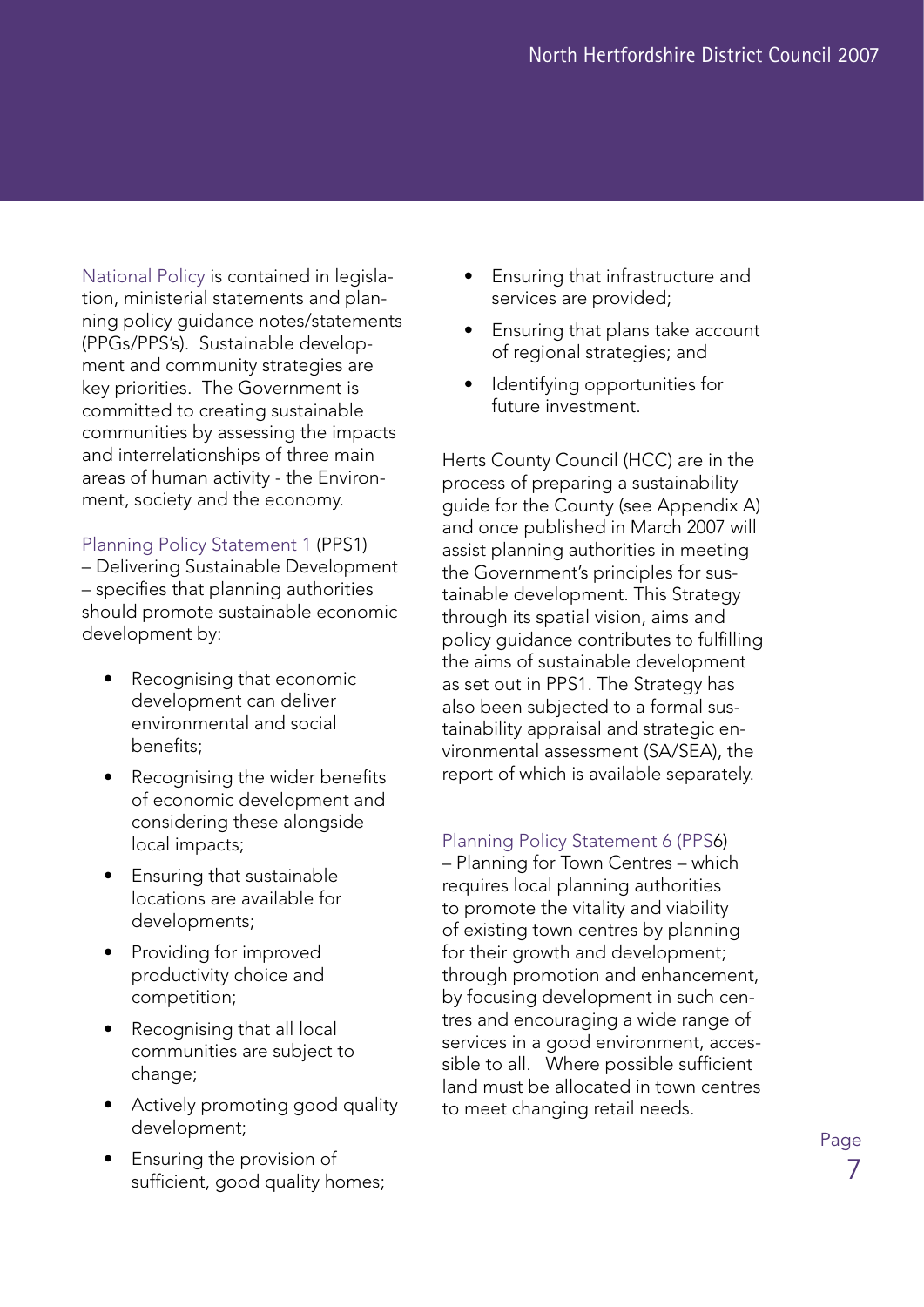### Supplementary Planning Document

#### Key Facts

- Letchworth Garden City has a population of around 33,600, just over the original Ebenezer Howard ideal of 32,000. •
- The number of young adults in the town is decreasing and the number of retired persons increasing.
- 83% of Letchworth residents do their main non-food shopping outside Letchworth Garden City, increasing from 70% in 1989.
- 64% of residents within the town centre's catchment area visit once a week or more frequently
- There is a high proportion of car based shoppers in Letchworth (66.8%), higher than other towns in the District. It also has fewer walking into the town centre. 22% of people visiting the town centre have no car.
- There are 252 ground floor retail/ service units.
- Vacancy rate (9.1%) slightly lower than the national average
- Proportion of Food and drink A3/4/5 (13.5%) slightly higher than national average (12.5%) – but not unusually high given the size of the town centre. •

(Sources: NHDC Household Survey Feb/March 2004 and NLP Town Centre and Retail Study 2004).

### Key Problems (from the town centre study)

- There is concern about the extent to which the existing layout and facilities meet today's requirements. The evidence is that competition from other centres, both inside and outside the District, is having a detrimental effect on the town centre's performance. •
- Whilst larger centres, such as Stevenage, will always take a large share of what is called 'high order comparison goods' such as fashion goods, larger centres have been taking an ever increasing share in recent years. At the same time smaller towns and centres have suffered and are increasingly reduced to a 'local service' only role. In Letchworth the current retail offer in the town centre does not match the spending needs of a relatively affluent catchment population. •
- From a 2004 shoppers and traders survey the main aspect users disliked in Letchworth Garden City is the poor choice of shops and services. •
- There is a lack of medium and larger size units, which limits the number of national chains. A frequent comment in the survey was that the town centre 'needs more chain stores'. Overall the town centre is perceived as too down market. •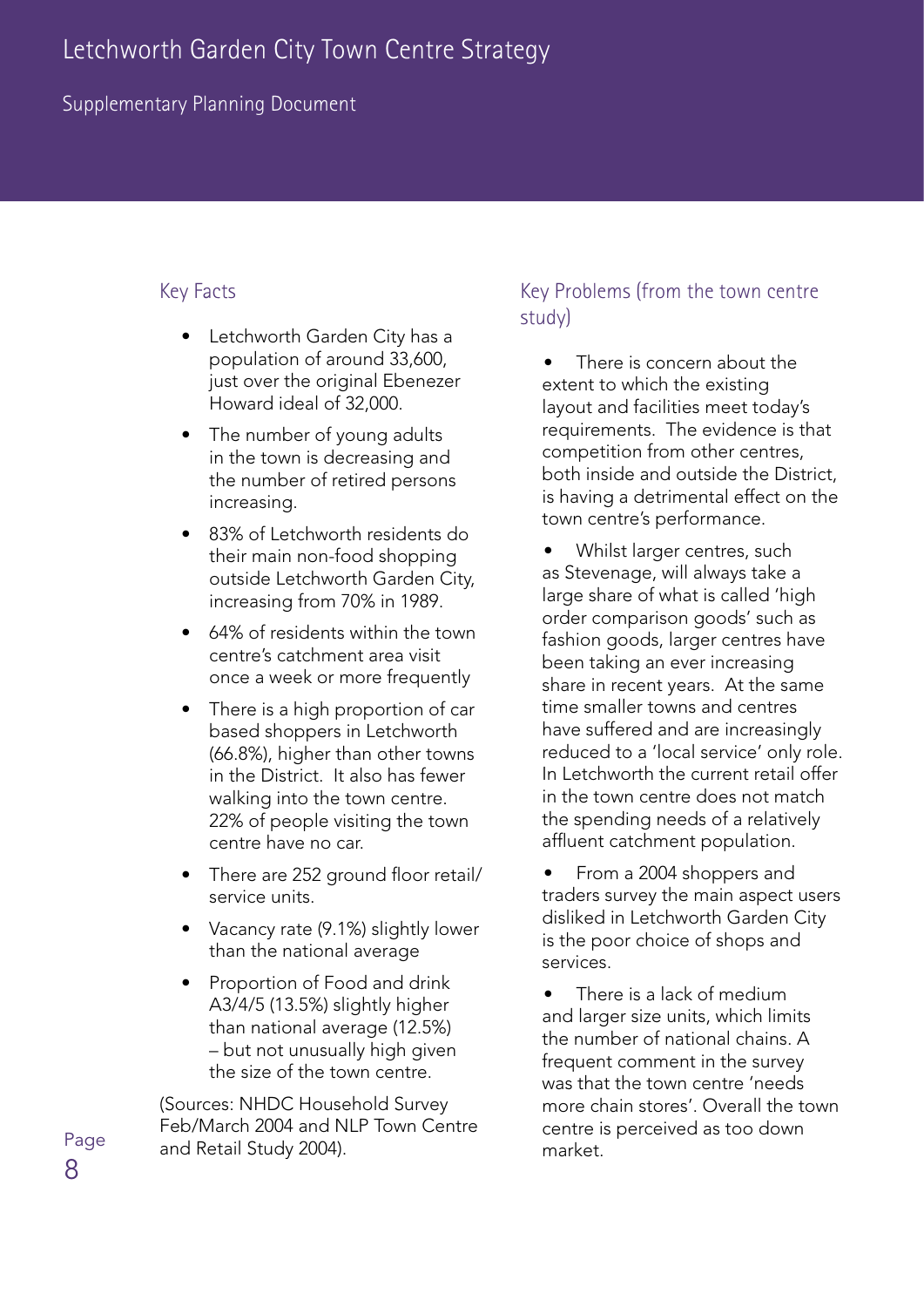#### **Vox Pops**

Throughout the strategy these boxes show how the strategy has responded to the views, ideas and concerns the people in the town centre stakeholder group raised during the workshops.

#### What You Said

Involved in the preparation of this Town Centre Strategy for Letchworth has been the town centre stakeholder group , which comprises individuals who represent various voluntary and commercial interest groups, as well as local residents, district councillors, landowners and members of the Garden City Town Council. Also involved have been members of the Bytes Youth Centre and Fernhill School Council. The group will continue to act as a sounding board for ideas over the town centre. Meetings with the Stakeholder Group have shown the following as the most common themes.

#### **Strengths**

- Compact Centre •
- 1920s & Classical architectural character •
- Parts of the town centre have high quality environment, wide footways, gardens etc. especially the Broadway. •
- Some good independent shops and restaurants. •
- Railway Station in town centre •
- The new Morrison's brings people into the town centre. •
- The Farmer's Market •
- Town centre not dominated by traffic. •

Note: A copy of the stakeholder workshop comments are available as a separate document or can be viewed on the Council's website at www.north-herts.gov.uk

#### Weaknesses

- Lack of flagship/department store •
- Not enough larger shops, too many charity shops/budget outlets. •
- Lack of restaurants •
- Lack of quality clothing shops •
- Lack of facilities for children and teenagers. •
- Lack of public transport information •
- Lack of quality town centre residential accommodation •
- Not much to do at night-time. •
- Garden Square Shopping Centre dark and unattractive. •
- Multi-storey car-park not user friendly and a potential crime risk •
- Poor signage. •
- Bus services considered poor, infrequent and expensive. •
- Young people considered there was a lack of shops and facilities attractive to them. They are also concerned that they don't feel safe in the centre with groups of older teenagers and young adults hanging around. •

Overall there was general support amongst the stakeholder group for the principle of the sites being put forward for development by the Letchworth Garden City Heritage Foundation but concerns over the designs and details of the development proposals. Also concerns were raised about parking proposals and where this would result in narrowing of pavements.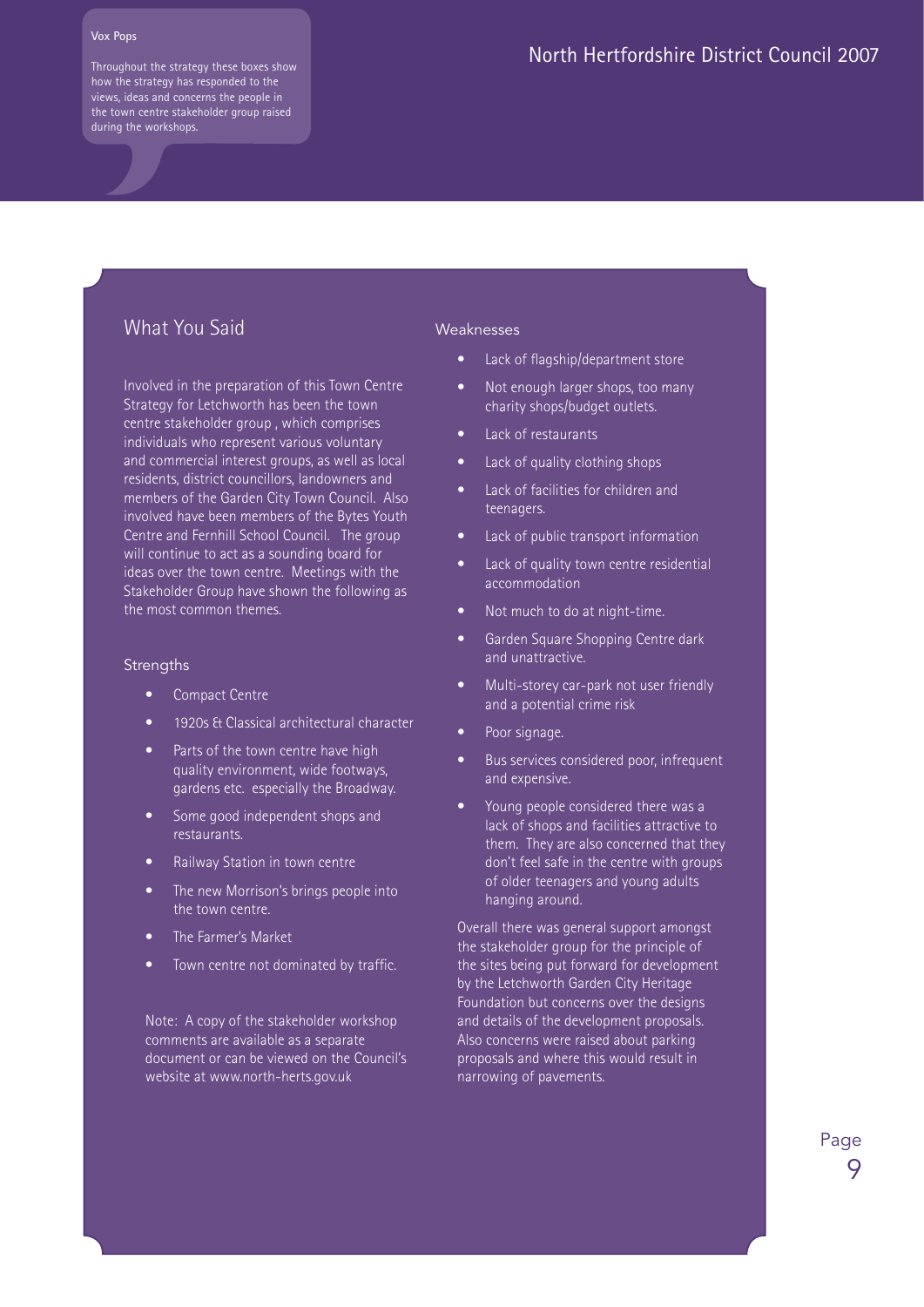#### Supplementary Planning Document

#### Town Centre Management

A town centre partnership has been formed which is made up of members from local organisations including businesses, retailers, public sector, voluntary and community groups. It has the aim of improving the town centre as a place to live, work and visit.

An executive is elected from these representatives. Funding is provided from the executive's members, in particular the District Council and the Heritage Foundation, and the executive employs a town centre manager. The town centre manager is responsible for implementing the work of the partnership and organises marketing of the town centre.

More survey respondents suggested not enough national multiples as opposed to too many. 67% of occupiers considered this as main issue. Also there is a demand for more small independent shops. •

There is a higher than normal (for a town of this size) level of comparison goods (e.g. clothes and electrical goods) expenditure 'leakage', especially to Cambridge and Stevenage. •

Too much of the town centre appears tired and run down, today's shoppers expect a quality environment. •

There is low expenditure on eating/drinking out and the town centre lacks vitality, particularly outside traditional shopping hours. •

The shoppers' survey showed that the Garden Square Shopping Centre is considered to be relatively unattractive. Several people particularly disliked the indoor •

market.

The parking was considered poor quality and confused, although a survey for the District's Parking Strategy found that it was considered better than other towns. •

Good quality shops are few and the best routes through the town centre and between these shops is unclear. •

The town centre attracts fewer residents in the evening than other centres, probably due to the weaker choice of facilities; •

Safety and security is relatively good; 40% of retail occupiers considered the safety of the town centre to be good, with only 19% suggesting it was poor. •

#### Key Positive Features

The centre is compact and as a whole is relatively well defined. •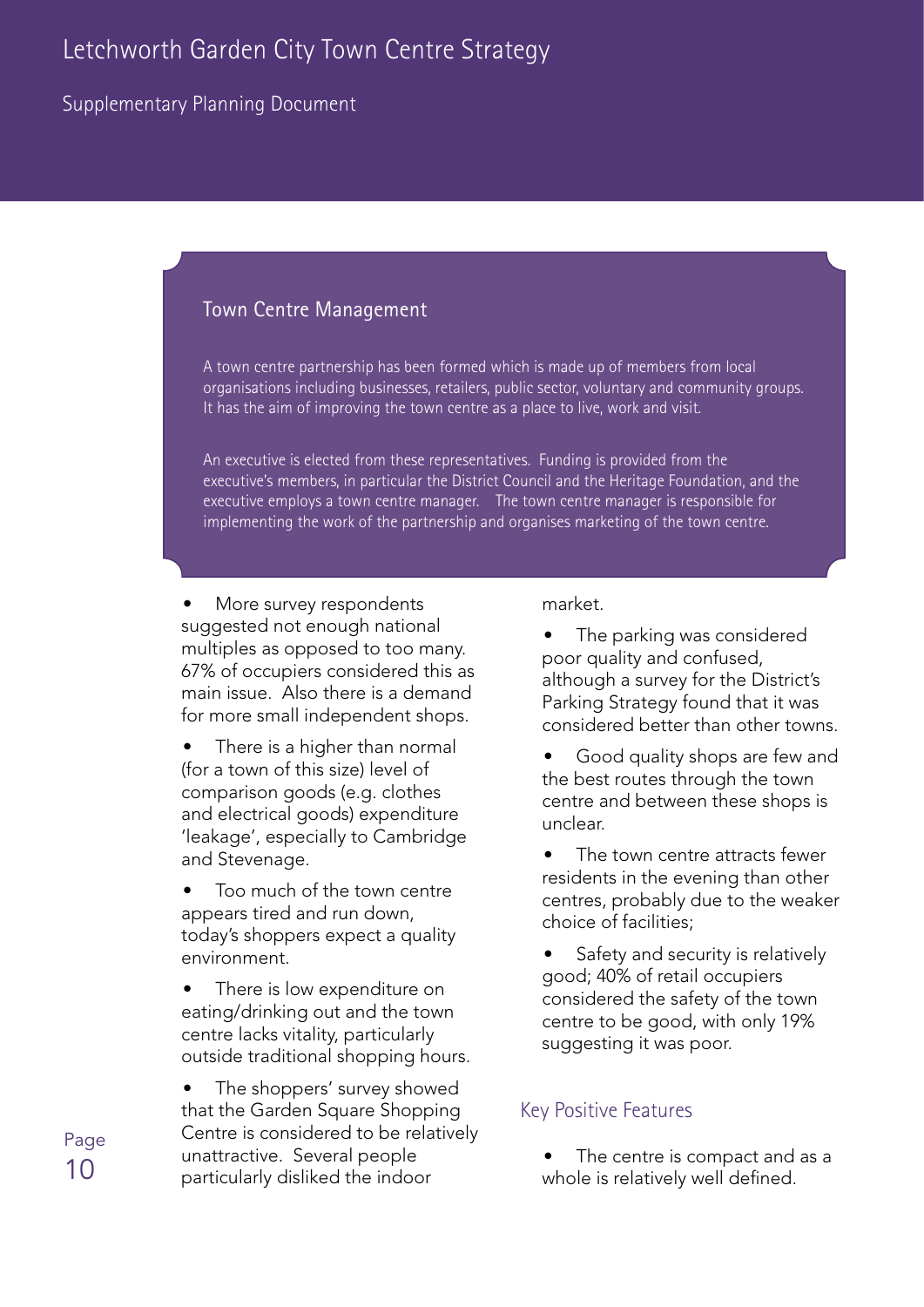There is potentially a natural circuit through the Garden Square shopping area and along Leys Avenue and Eastcheap. •

There is a sense of spaciousness with wide pavements and tree lined avenues. •

It has a reasonably large and affluent catchment population. •

Some good specialist shops and independent service outlets. •

### Key Opportunities

- There are opportunities for change with areas of poor architecture and urban design which could be improved •
- There is a willingness to improve the environment and 'offer' of the town centre. •

## Relationship of the Town Centre Strategy to the Development Plan

2.3 There is now a statutory requirement for all statements of planning policy concerning the development and use of land to be included in the Local Development Framework – the portfolio of documents that will replace the adopted local plan. This is the first of the District's Town Centre Strategies to be prepared within this framework. The Letchworth Garden City Town Centre Strategy has been prepared as

a 'supplementary planning document' (SPD) - that is a document which 'may expand or provide further detail to policies in a development plan document' (PPS12 para. 2.43). SPD must be in general conformity with the development plan. Currently the development plan comprises the existing adopted Local Plan no. 2 (with alterations) and the structure plan.

2.4 Specifically this supplementary planning document has been prepared to expand and provide further guidance on the following policies in the District Local Plan no. 2 (with alterations): Policy 58 Letchworth Garden City Design Principles - which requires that in Letchworth development takes into account Garden City design principles, and Policy 42 part (i) which seeks to support and maintain shopping as the main activity in town centres, providing it safeguards and enhances the environment of towns such as the World's first Garden City Letchworth. These policies will eventually be replaced by those contained within development plan documents. Structure plan policies 4, 16 and 17 are also relevant. In due course these will be replaced by the East of England Plan the current draft of which requires town centre strategies to be prepared as local development documents.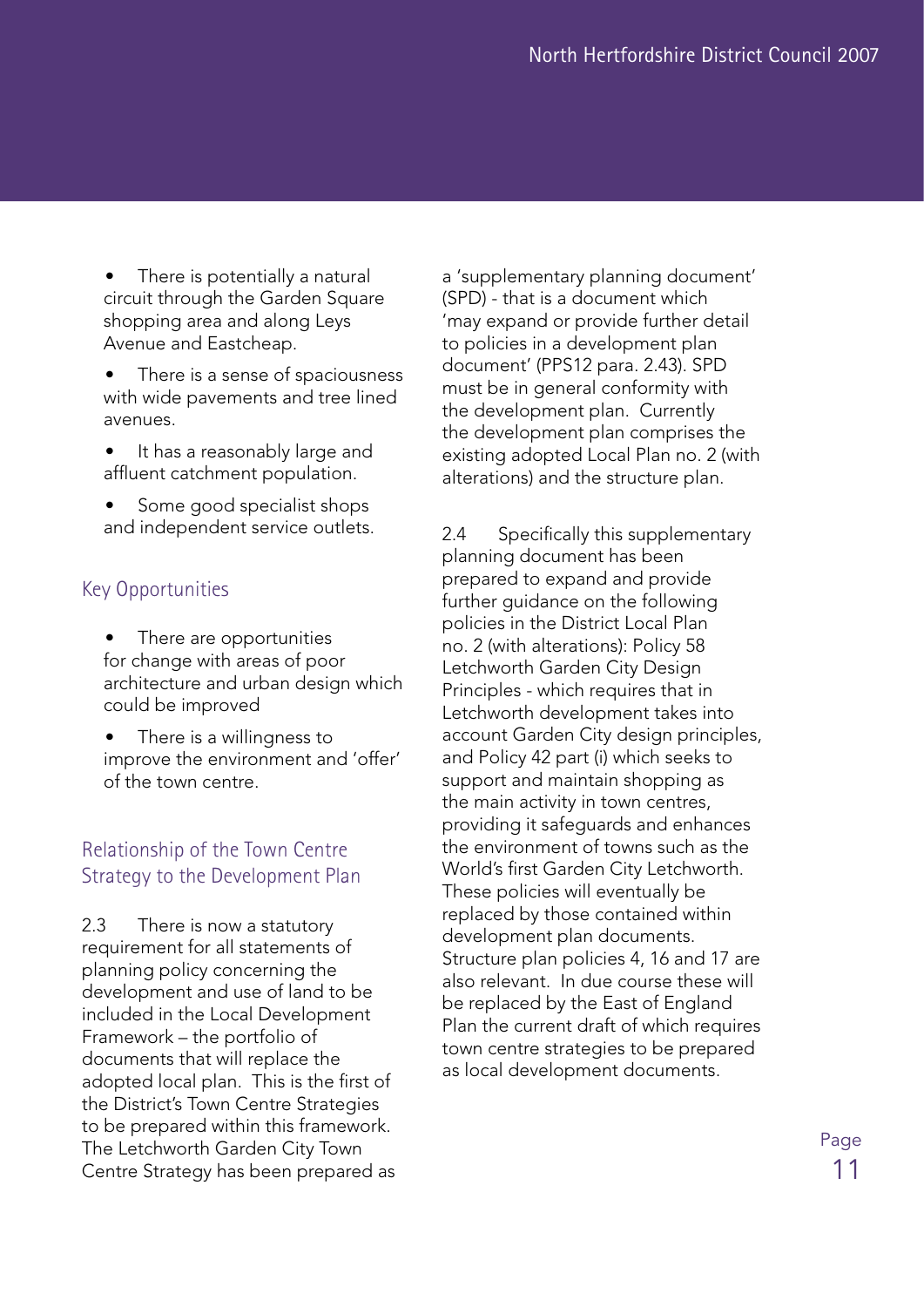Supplementary Planning Document

## 3 The History of the Garden City Centre

3.1 Ebenezer Howard had a vision to end the slum conditions suffered by many in late Victorian times. In his book 'Tomorrow: A Peaceful Path to real reform' published in 1898 he proposed a scheme of 'Garden Cities' – the best elements of town and country would be combined and the profits from the town would be used for community benefit. He showed, and stressed diagrammatically, a city focused on a garden surrounded by public buildings, and off which would radiate a series of avenues leading to residential areas.



Page 12

3.2 An association was formed to build a Garden City and the estate of Letchworth, previously an isolated rural hamlet, was purchased, together with adjoining estates covering the villages

of old Letchworth, Willian and Norton. In 1903 the First Garden City Limited was formed to build the town and a competition was held for a masterplan, won by the partners Barry Parker and Raymond Unwin who had a rising reputation as Arts and Crafts architects and planners. Construction began in 1904.

3.3 Building on the geometrical principles of Ebenezer Howard, Parker and Unwin incorporated their own concepts into combining formal geometry with the natural contours and features of the land. The Master Plan included a central town square with radiating axes, layouts with crescents and grid patterns as well as retaining existing routes.

3.4 An existing line of trees marked the line chosen for the main axis of Broadway running at an angle from Hitchin Road and the railway line, leading through the town centre on an area of almost flat land, near the railway line, which was to provide an ideal location for a station. Roads radiated out from the proposed Town Square. The concept behind this design was to provide open vistas of countryside, whilst glimpses of the intended public buildings were envisaged when approaching the town. The square now forms a public garden, recently renamed Broadway Gardens, which is included on English Heritage's Register of Historic Parks and Gardens. Many glimpses of the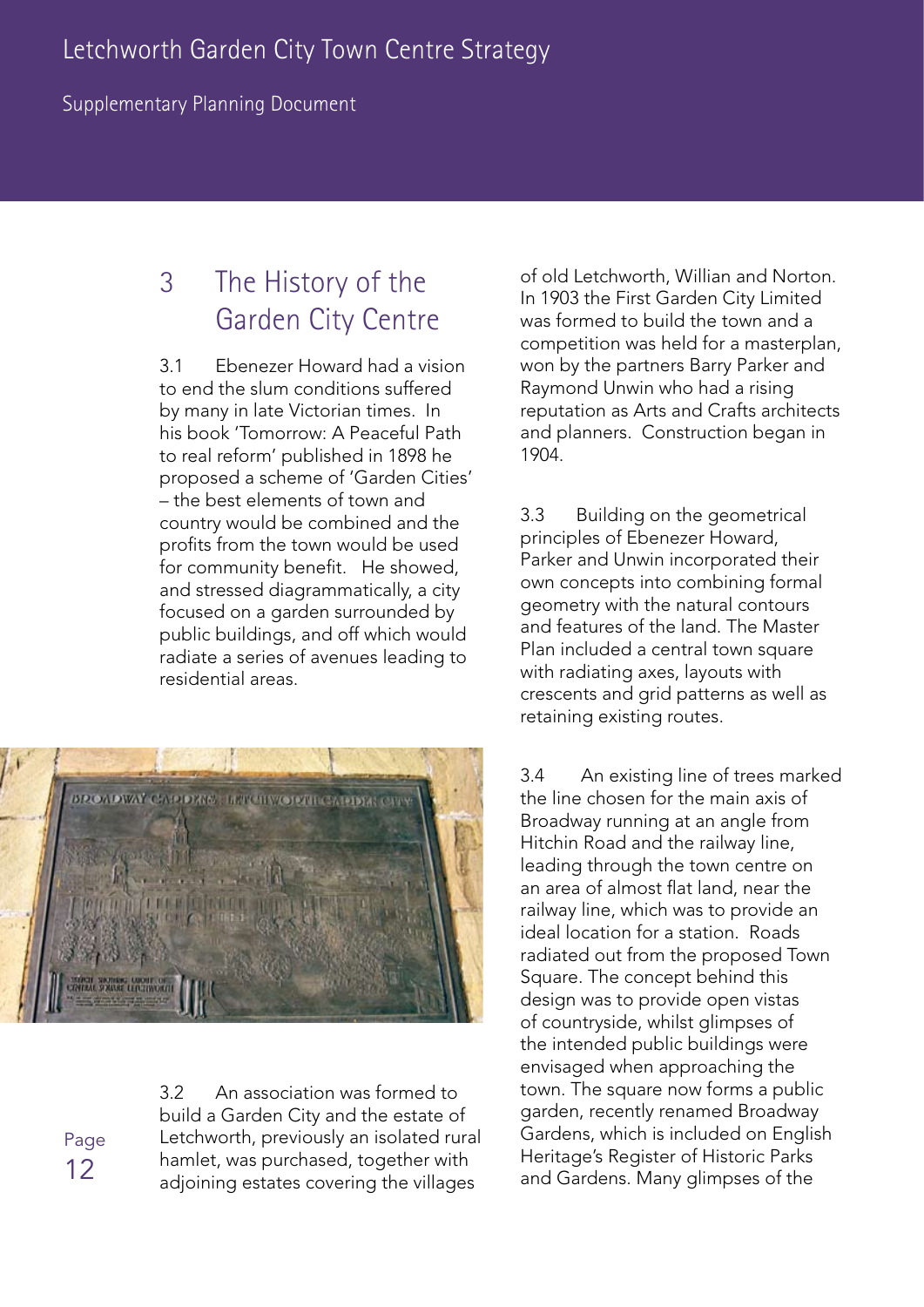countryside are no longer possible due to further development encroaching into the open fields, principally after the First World War. However, the tree lined Broadway provides visual unity and the gardens at the centre of the square (Broadway Gardens) create a visual focus.

3.5 Zoned areas also formed an essential part of the Master Plan. A clearly defined town centre along with residential, industrial and recreation areas were planned into the design. The geometrical framework balanced with the natural features united the individual elements into a cohesive layout. Corner and focal buildings were also an important part of the Master Plan. In Letchworth most of the churches are positioned on corner plots.

3.6 The Master Plan is a comprehensive layout, which has been largely adhered to during the development of Letchworth and strongly reflects the concepts of Howard, Parker and Unwin. The principles behind the Master Plan are essential to the special interest and character of Letchworth leading to the creation of a town dominated by open space, varied species of trees, and houses sited to obtain the maximum benefits of daylight. Letchworth created widespread interest in Town Planning and led to the development of pioneer planning legislation.

3.7 The early years were focused on affordable cottage housing, which Parker and Unwin had particular expertise in, rather than developing the town centre. In any event there was not as yet enough population to support large amounts of shopping and civic facilities – a problem faced in the early years of all new settlements.

3.8 Howard had imagined a city centre comprised of glazed shopping walkways, like at Victorian Southport; and he admired Crystal Palace and the Gallery Vittore Emmanuel in Milan. Raymond Unwin had imagined a formal town square fronted by public buildings at the centre of the Garden City. He took as his cue Wren's uncompleted plan for the rebuilding of the City of London and the Royal Military College at Greenwich.

3.9 Raymond Unwin set down a number of clear design principles for a Garden City in a conference paper in 1901, 'On the Building of Houses in the Garden City', later expanded in 'Town Planning in Practice' (1909). This paper set down his key town planning principles, which formed the basis of the masterplan. These works however paid little attention to the design of shopping areas. '*sites for our civil, religious and recreative public buildings… have been determined, dominating the city. Wide avenues or roads must be planned to lead off from these in all directions…and vistas*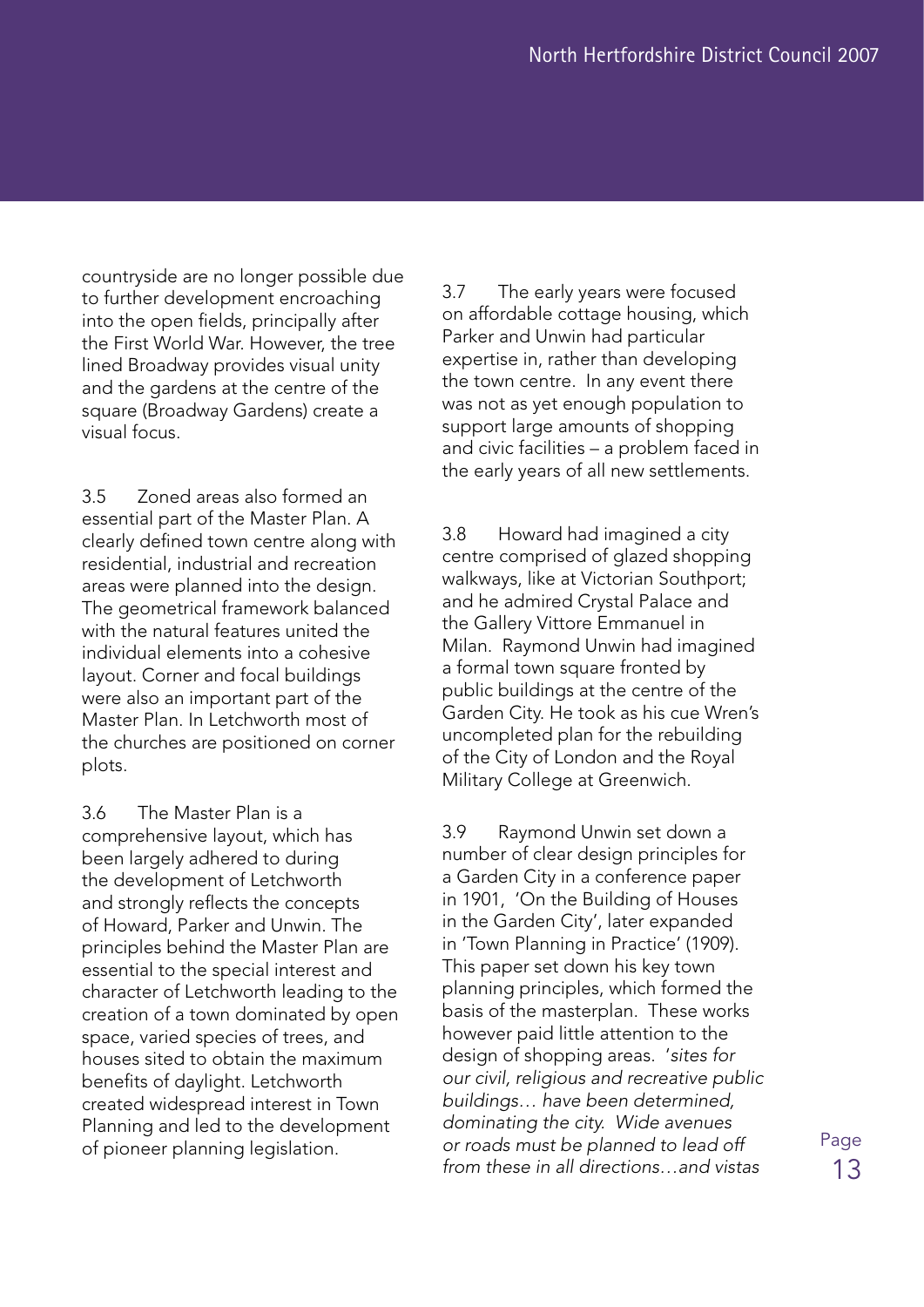#### Supplementary Planning Document

*leading up to the finest buildings shall greet the visitor from every direction*'

3.10 In 1910 the First Garden City Limited was stung by criticisms following a visit by a delegation from the Royal Institute of British Architects of a lack of civic design.

3.11 In 1911 in response Raymond Unwin, inspired by a visit to America and its projects of city beautification, launched a 'Letchworth 1914' project proposing a formal town square courtyard of public buildings, which would have been ambitious for a town of several times Letchworth's size. In the event the courtyard of public buildings was never completed and the land for the town square was planted and laid out at what is now known as Broadway Gardens.

3.12 A design policy was introduced in Broadway between Broadway Gardens and Station Place. A preference was made for a Classical style to maintain visual unity.

3.13 In the event a combination of circumstances led to modification and abandonment of the Letchworth 1914 proposals following Unwin's departure to live in and further work on Hampstead Garden Suburb (where learning from Letchworth he proposed an intimate commercial and mixed use town centre, never implemented due to the inter-war obsession with shopping parades along major

roads), the slow development of the Garden City, the postponement of building by the First World War and post-war high building costs, and the concern for thrift as the Garden City Limited struggled to raise capital (it had no wealthy philanthropist to develop grandiose public buildings like at other planned settlements such as Port Sunlight). The central courtyard was dropped in favour of gradual development of a series of public buildings around an enlarged open space, now known as Broadway Gardens. In doing so, however, one of Unwin's central town planning precepts, of public buildings being the focal point of vistas, was broken. Public buildings were developed episodically, and the Town Hall and Grammar School set a clear intent and style but without the earlier ambition of a grandiose civic design. The intention of a harmonious civic setting around the square was somewhat eroded by later buildings such as ICL (now Nexus) and Plinston Hall and the Social Services Centre (the last two buildings on parts of the Grammar School site). Coherence of civic design has been more successfully achieved along the Northern section of the Broadway.

3.14 The original masterplan aim of symmetrical development along the Broadway was broken to some extent by the rapid development of the commercial heart of the Garden City in the 1920s around Eastcheap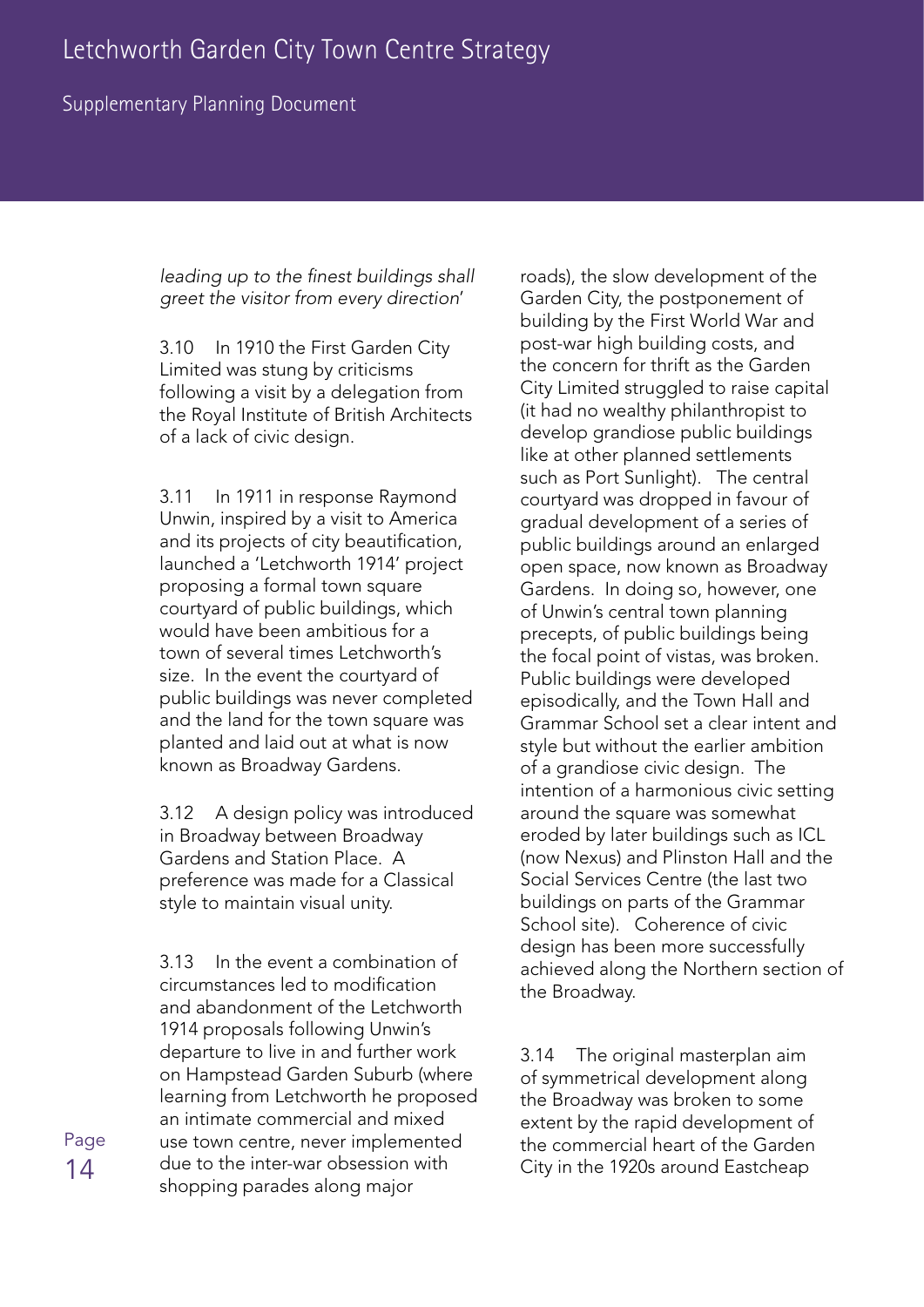and Leys Avenue. The First Garden City Limited imagined providing shopping facilities themselves, as later happened at Welwyn Garden City, however development happened in a piecemeal way in the form of small private sector shops. The final version of the company masterplan published in 1946 showed a shopping centre area very similar to the extent of the town centre today. The incompleteness and lack of symmetry was reinforced by the development in 1958 of North Herts College on land intended as 'West Cheap'.

3.15 Arena Parade, developed in 1958 on a vacant site, was planned with rear servicing to enable the pedestrianisation (never carried out) of Eastcheap. As Dr Mervyn Miller has commented 'It would have fitted without comment into Stevenage Town Centre only six miles away but had no affinity with Letchworth' (Letchworth-The First Garden City, Mervyn Miller 2002). In the 1970s major town centre redevelopment took place at what is now the Garden Square Shopping Centre and the Gernon Road multistorey car park and District Council offices, redeveloping a street of shops - Commerce Way and cottages.

3.16 The town planning principles established in the original 1903 masterplan have stood the test of time extraordinarily well, and in the case of residential development were completed fairly closely to

the 1903 masterplan. More widely the broad masterplanning ideas of the Garden City movement in Britain and America have been taken up as a 'New Urbanism' which is now backed in Britain as part of official government urban design policy. In the case of the Garden City Town Centre, however, plans have evolved, often pragmatically, often harmoniously, but sometimes unsatisfactorily. There are multiple sources and layers of development over time and in different styles, which in that sense are similar to the phases of development in unplanned settlements. But in other regards its character is very different to that of unplanned settlements, because of the age and relatively short time span of early 20th century development in Letchworth Town Centre, the limited palette of architectural styles, and the harmonious patina of age.

3.17 The episodic nature of development is due in part to the grandiose and in some ways impractical nature of the 1903 and in particular the 1912 proposals for the Garden City Centre. Also the original masterplan could not have foreseen the need for provision for uses such as offices and car parks, which have had to be squeezed into their surroundings. In addition, issues which would be of principal concern in designing a new settlement today, such as providing an efficient public transport system, energy efficiency and sustainability, providing for modern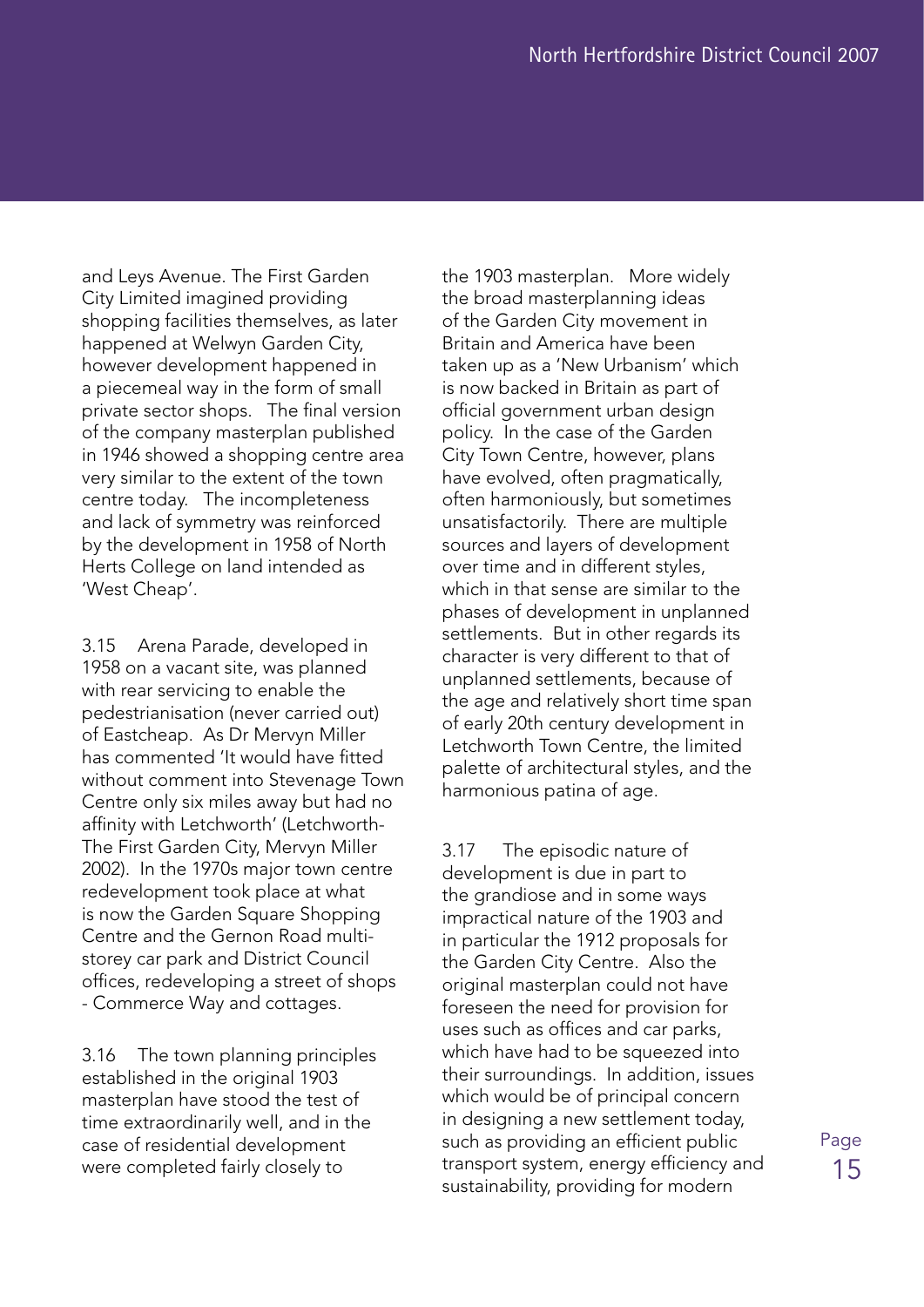#### Supplementary Planning Document

high tech start-ups and constructing housing affordable for first time buyers and low income renters, pose challenges in terms of how they are to be met within the existing historic town structure. One wonders how Howard, Parker and Unwin would have applied their minds to these challenges today.

3.18 The 1980s saw a period of economic decline in the town centre leading to widespread concern about its future, escalating vacancies and declining retail confidence. A low point was reached by the closure of Sainsburys in the precinct in 1991.

3.19 An opportunity was presented by the proposed closure of the North Herts College in 1994 and a consequent application for a supermarket development. The newly formed Garden City Heritage Foundation focused its attention on the town centre including restoration of buildings (such as the cinema and the Colonnades - in Station Place) and shop fronts and acquiring interests in key sites. Use of covenants by the Foundation, and land assembly and positive planning powers by the District, led to the redesign of the college site scheme more in keeping with and addressing the Broadway and a retained college presence in a new building. Morrisons occupied the new supermarket and immediately more people were attracted to the town centre, which for the first time resolved what Dr Mervyn Miller has

called the *'lopsided mismatch*' of retail attractions on both sides of the Broadway. Although the sharp decline has reversed there is a continuing loss of trade to Stevenage and other centres – increasingly Stevenage acts as the hub at the core of a ring of 'social city' settlements, with Letchworth playing a satellite role. Howard, although he could not have foreseen Stevenage, always saw Letchworth playing a role as a spoke of a future 'social' city, but with a greater retail focus in Letchworth than has turned out.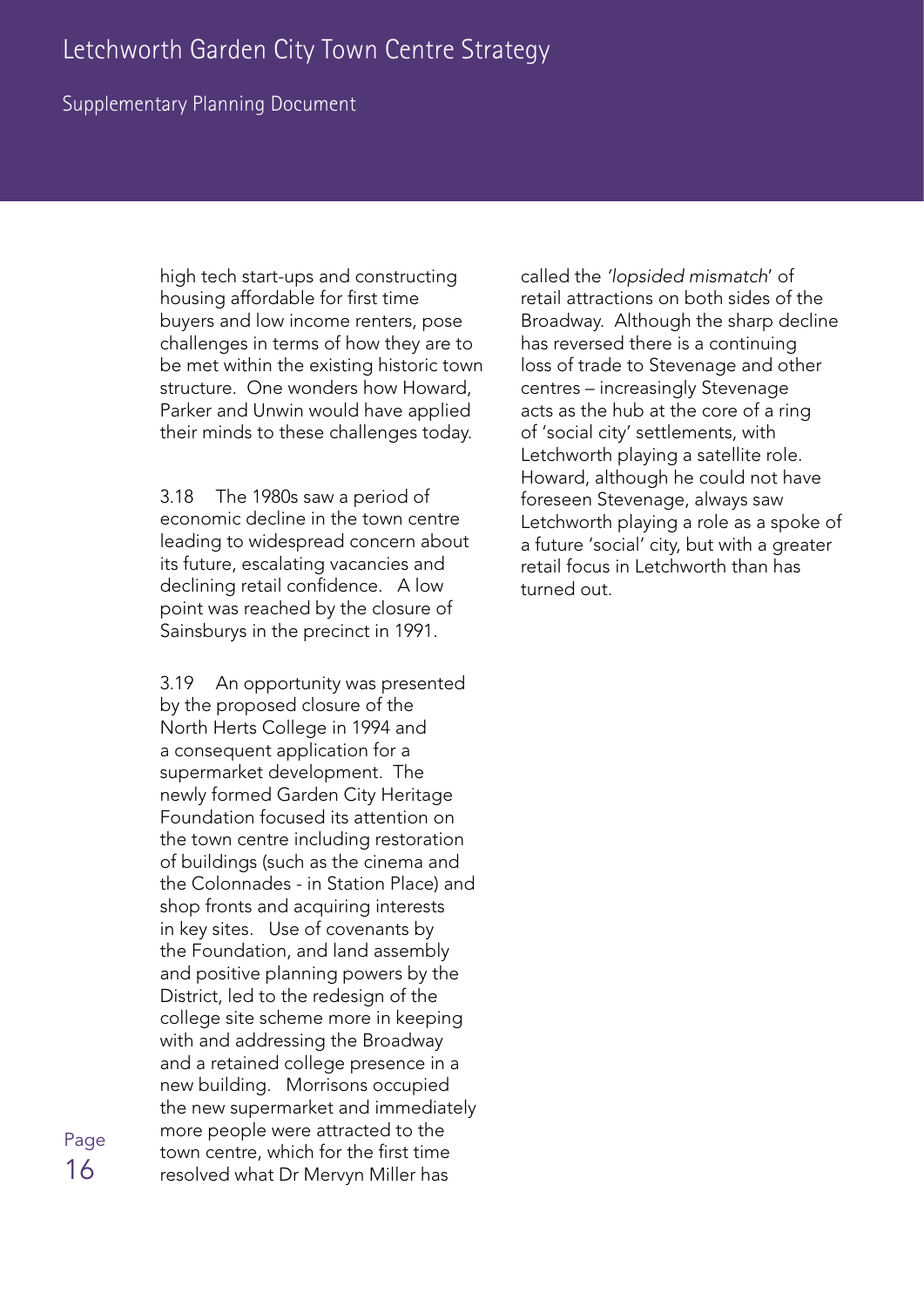## 4 Vision and Objectives

4.1 To help focus the strategy it has an overall vision and a number of specific objectives to enable progress to be monitored. These give a required spatial planning dimension to the corporate strategy objectives (see para. 2.2).

#### Spatial Vision and Aims

1. Letchworth Town Centre will be preserved and enhanced to protect its special character as the town centre of the world's first Garden City, including providing, on appropriate sites, the quality buildings and facilities it deserves.

2. To promote the vitality and viability of Letchworth Garden City Town Centre through planning for its growth and development.

3. To develop the town centre's role as the focus for civic and social life and public transport networks in Letchworth Garden City, and as a place which is sustainable, pleasant, safe and inviting to visit, live and shop in.

## Spatial Objectives

4.2 In support of these broad aims are a number of more specific objectives. Aims are a statement of mission, of purpose, whilst objectives point towards specific actions in support of the aims. The suggested objectives will require action and agreement from a range of partners, such as Hertfordshire County Council, the Letchworth Garden City Heritage

Foundation and other local bodies as well as North Hertfordshire District Council. In some cases objectives will take a number of years to come to fruition. The District is preparing a number of town centre health checks for all its four towns and ensuring that these are compatible across the county and with national standards. These objectives may need amendment in the light of the final health check indicators chosen, and are set initially between the baseline year of 2007 for a 10 year period through to 2016.

> 1. To increase comparison retail gross floorspace by 2016 by the amount to be allocated within forthcoming development plan documents.

> 2. To increase the number of larger (above 100 sqm. gross floor area) retail stores in the centre.

3. To support and develop local retailing by maintaining or increasing the number of local independents in the centre as a whole at 2005 levels in 2016.

4. To increase the footfall of shoppers on Eastcheap by 15% by 2016.

5. To achieve a 20% reduction in recorded crime levels between the hours of 21:00 and 03:00, by 2016.

6. To create a public transport interchange for the town centre and increase the proportion of those using none car modes to access the town centre by 5% by 2016.

7. To achieve a +20% or higher satisfaction rating of residents who believe when surveyed that new development – by 2016

Note: Satisfaction rating refers to the 5 surveyed holding a positive view minus those holding a negative view.